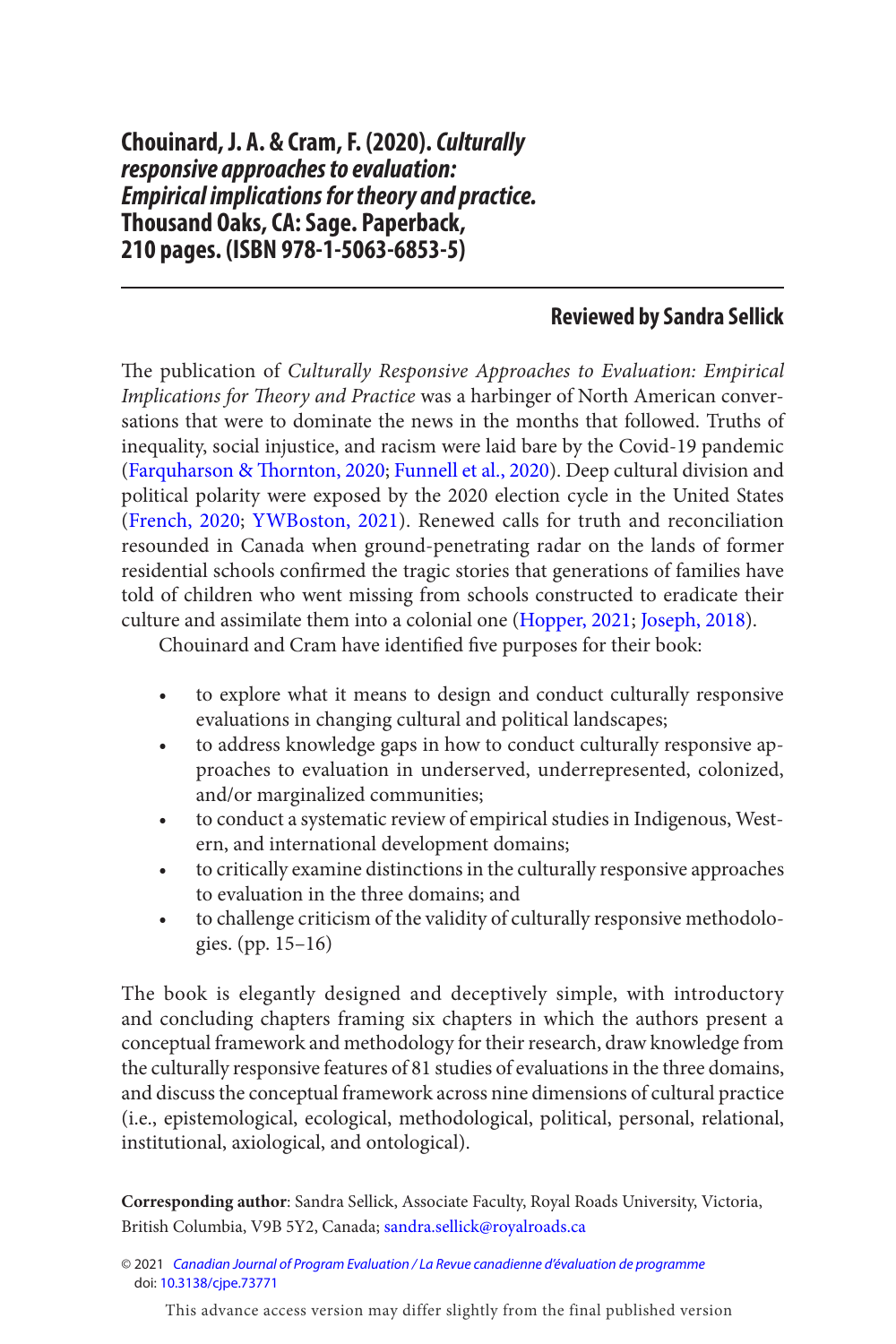<span id="page-1-0"></span>Such elegance and simplicity are deceptive. As the fourth volume in Sage's five-volume Evaluation in Practice series, the book was expressly "designed to offer readers the opportunity to delve into a specifc evaluation issue or topic with focus, depth, and complexity" ([Sage, n.d.](#page-3-0)), and it does. The series is intended for use by academic faculty as supplementary reading in graduate and advanced undergraduate courses and also for use by practitioners as "routes into the evaluation literature on theoretical, technical, and practice issues" ([Sage, n.d.](#page-3-0)).

Foundational to the book are defnitions of culture and cultural responsiveness. Chouinard and Cram trace a history of definitions of culture before offering their own defnition as "a socially, politically, and historically vibrant and embedded construct, implicating and entwining our epistemological and ontological questions in the social, political, and cultural assumptions norms, and values that govern our society" (pp. 20, 76). They define cultural responsiveness as "an interdisciplinary approach to evaluation informed and infuenced by multiple critical discourses and liberatory philosophies, defned by a bricolage of emergent critical representations and constructions played out within dynamic, shifting, and evolving contexts of practice" (p. 13). They cite Kincheloe and McLaren (2005) in grounding culturally responsive practice in an "epistemology of complexity," with theory and practice informed by "indigenous epistemologies, critical theoretical approaches (e.g., postmodernism, critical geography, critical ethnography, critical race theories), postcolonialism, participatory research, feminist studies, qualitative approaches, cultural sociology, cultural studies, and anthropology" (p. 13).

Chouinard and Cram assert that "every evaluation context is unique in its historical, social, political, and cultural configuration. There is no blueprint for cultural responsiveness" (p. 135). In arguing this tenet, they provide evidence to reveal the current landscape of culturally responsive approaches for evaluators. Although some evaluation practitioners may fnd this book overly theoretical, Table 2.1 presents a practical framework of key questions for guiding practice with methodological implications. (pp. 26–30).

As an introduction to the literature on culturally responsive approaches to evaluation, this book is superb, with a reference list including 412 sources. Some of the more prominent authors cited include Peter Dahler-Larsen, Stuart Hall, Staford Hood, Rodney K. Hopson, Karen Eileen Kirkhart, Donna M. Mertens, Thomas A. Schwandt, and Linda Tuhiwai Smith. Among the most unique features of the book are the appendices cataloguing the studies on which Chouinard and Cram based their research. All 81 empirical studies report a culturally responsive approach to evaluation published between 2000 and 2017. They include 32 drawn from Indigenous contexts, 24 set in the Western context, and 25 situated in the context of international development. Together, they form a valuable tool for use by evaluators and researchers in charting future projects.

What this book offers evaluators aligns well with the CES Guidance for Ethical Evaluation Practice ([CES, 2020](#page-2-0)), professional competencies ([CES, 2018](#page-2-0)), and standards ([CES, n.d. b](#page-2-0); [Yarbrough et al., 2011](#page-3-0)) foundational to the Canadian Evaluation Society's credentialed evaluator designation [\(CES, n.d. a\)](#page-2-0). First, three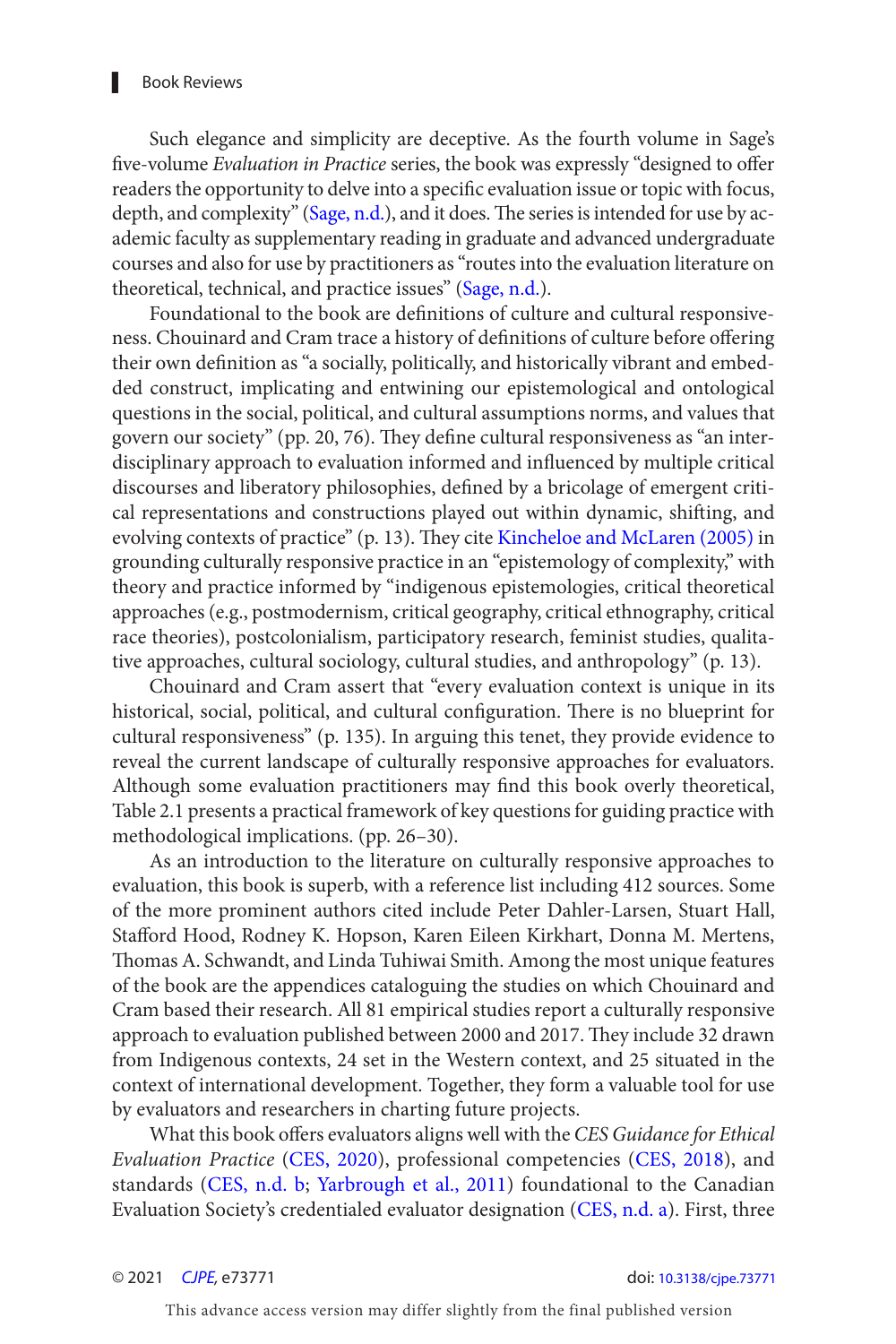<span id="page-2-0"></span>core professional values on which ethics guidance is positioned are "(a) rights and well-being of persons and peoples; (b) truth-seeking, honesty, and transparency; and (c) responsibility to stakeholders and society" (CES, 2020).<sup>1</sup> Second, the seven competencies of situational practice focus on "understanding, analyzing, and attending to the many circumstances that make every evaluation unique, including culture, stakeholders, and context" (CES, 2018). Third, cultural responsiveness is implicit evaluation standards. This is clearest in the feasibility  $(F)$  and propriety (P) standards: F3 Contextual Viability (Evaluations should recognize, monitor, and balance the cultural and political interests and needs of individuals and groups) and P2 Responsive and Inclusive Orientation (Evaluations should be responsive to stakeholders and their communities) (CES, n.d. b).

Chouinard and Cram conclude their work with a call to action:

Cultural responsiveness in evaluation requires kinetic and creative thinking, a shif away from the methodological allure (and safety?) of the Western canon. We need to listen to community voices and perspectives and have the courage to choose a pathway that may very well take us beyond what we know and understand and that may require us to cross a border and enter into territory that is more familiar to those with whom we work. The courage we need to do this comes from our knowing that we will not be alone on this journey since it will be fueled by growing trust relationships and by the mutual sharing of knowledge, skills, and expertise. In this sense, we need to share control of the "steering wheel" and open ourselves to the enlightenment that a be gained from others' ways of being and knowing. (p. 138)

This book provides inspiration for the journey.

## **NOTE**

1 The reviewer acknowledges that the term stakeholder holds culturally sensitive connotations, and controversy over its use is another sign of the fast-moving waters of the current dialogue on culturally responsive evaluation ([MacDonald & McLees, 2021](#page-3-0)).

## **REFERENCES**

- Canadian Evaluation Society (CES). (2018). Competencies for Canadian Evaluators. Retrieved from <http://evaluationcanada.ca>
- [Canadian Evaluation Society \(CES\) . \(2020\)](#page-1-0). CES Guidance for Ethical Evaluation Practice. Retrieved from <https://evaluationcanada.ca/ethics>
- Canadian Evaluation Society (CES). (n.d. a). About the CE designation. Retrieved from <https://evaluationcanada.ca>
- Canadian Evaluation Society (CES). (n.d. b). Program evaluation standards. Retrieved from <https://evaluationcanada.ca>
- Farquharson, W. H., & Thornton, C. J. (2020). Debate: Exposing the most serious infirmity-Racism's impact on health in the era of COVID-19 . Child and Adolescent Mental Health, 25(3), 182-183.<https://doi.org/10.1111/camh.12407>. Medline:32686292

doi: [10.3138/cjpe.73771](https://doi.org/10.3138//cjpe.73771) e73771, [CJPE](https://www.utpjournals.press/loi/cjpe) © 2021

This advance access version may differ slightly from the final published version